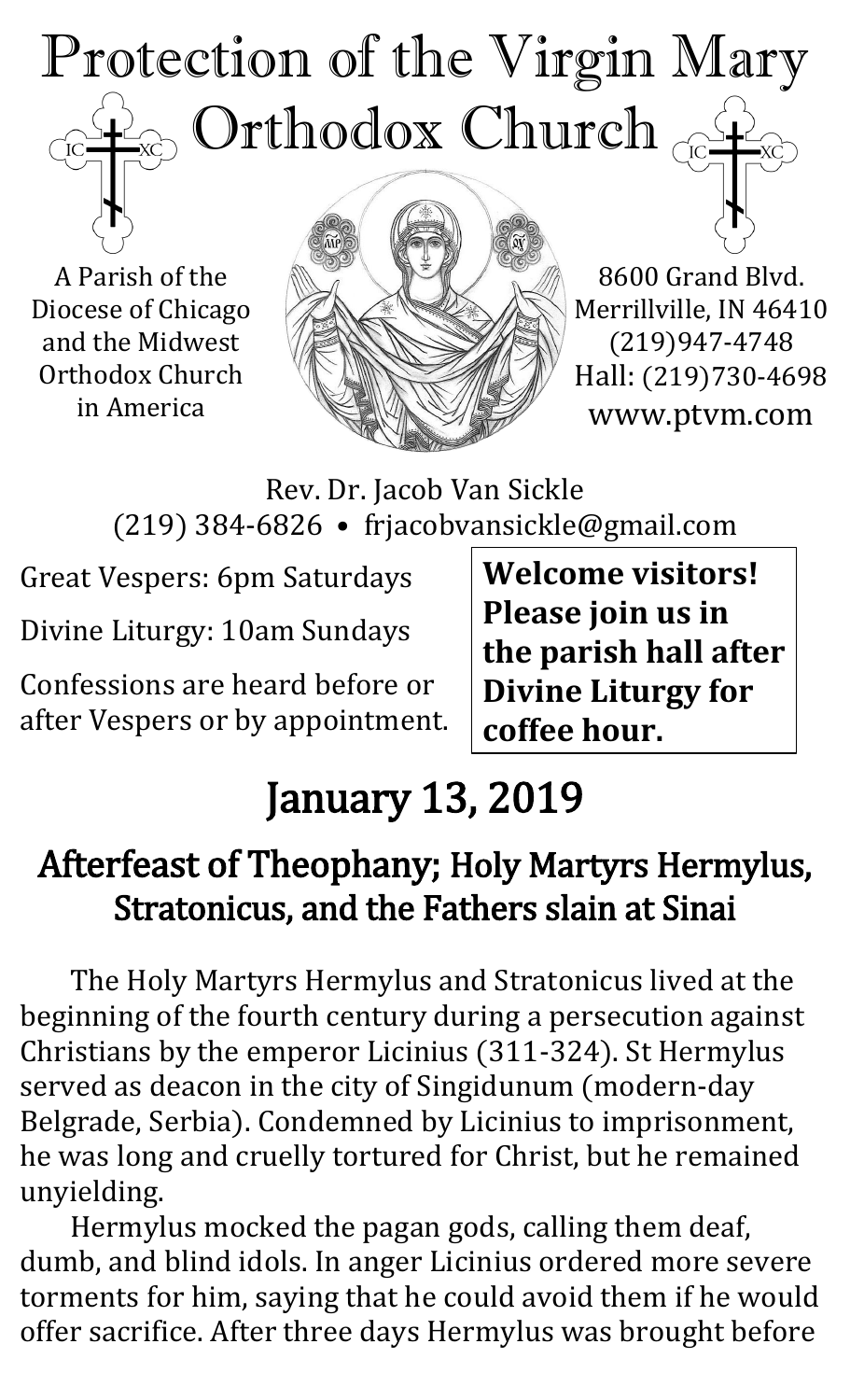the tribunal again and asked whether he would avoid more torture by offering sacrifice. The saint replied that he would offer worship and sacrifice only to the true God.

St. Hermylus prayed that the Lord would give him strength to endure his torments and triumph over the pagans. A voice was heard saying, "Hermylus, you will be delivered from your suffering in three days and will receive a great reward." The torturers fell to the ground in fear and took the saint back to prison.

St. Stratonicus was one of the prison guards and also a Christian, but secretly. Seeing the agonizing torments of his friend, he was unable to keep from weeping, and by this he was revealed as a Christian. After he confessed his faith, they also subjected him to punishment.

After the torture, they put both martyrs into a net and threw them into the Danube River. On the third day, the bodies of the saints were found by Christians on the bank of the river and buried near Singidunum.

# HYMNS OF THE DAY

#### Tone 8 – Resurrectional Troparion

You descended from on high, O Merciful One! You accepted the three day burial to free us from our sufferings!// O Lord, our Life and Resurrection, glory to You!

#### Tone 1 – Troparion of the Feast

When You, O Lord, were baptized in the Jordan, the worship of the Trinity was made manifest. For the voice of the Father bore witness to You, calling You His Beloved Son; and the Spirit in the form of a dove confirmed the truthfulness of His word. O Christ our God, You have revealed Yourself,// and have enlightened the world, glory to You.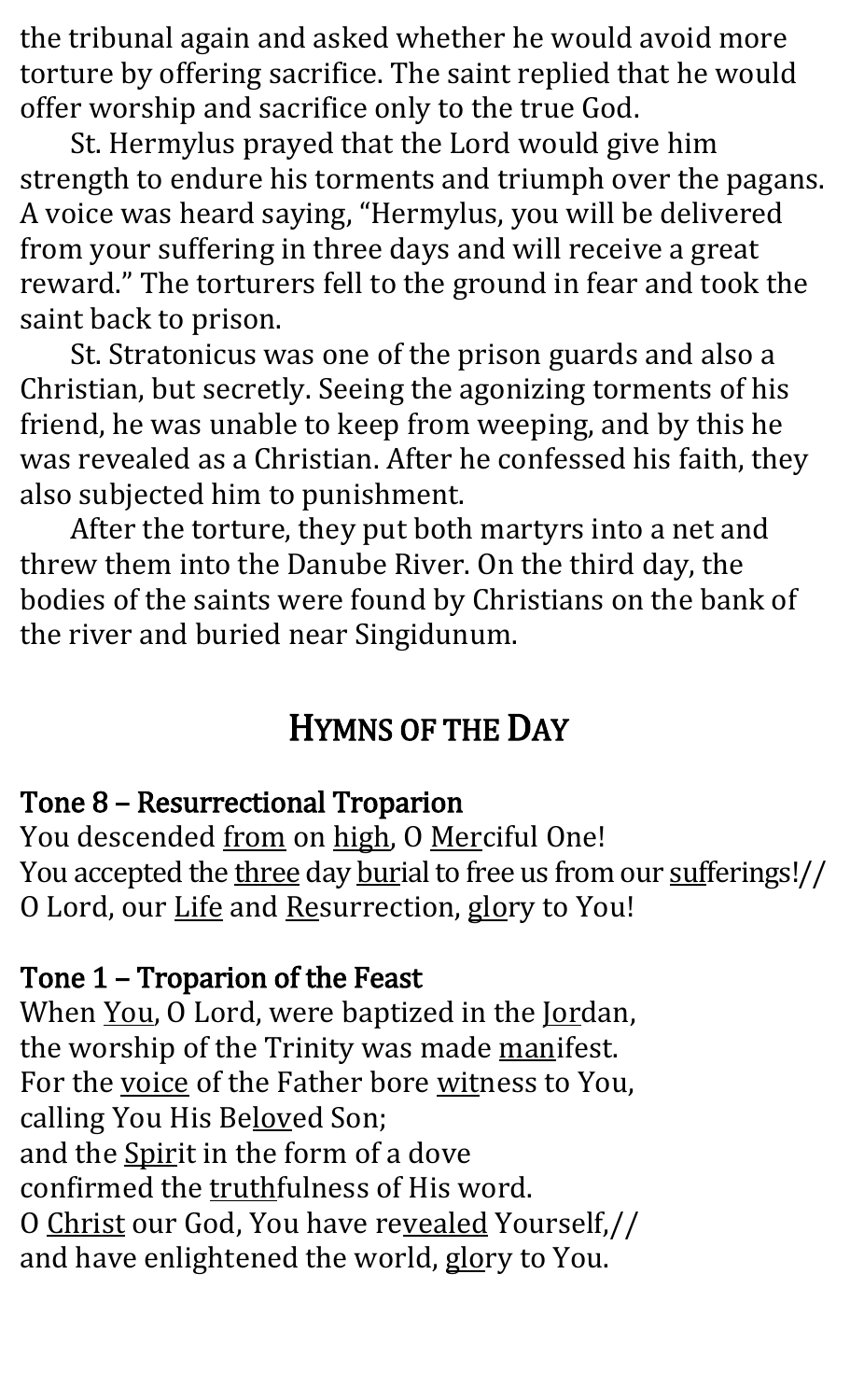## Tone 4 – Troparion for the Martyrs

Your holy martyrs Hermylus and Stratonicus, O Lord,

through their sufferings have received incorruptible crowns from You, our God.

For having Your strength, they laid low their adversaries, and shattered the powerless boldness of demons.// Through their intercessions save our souls!

#### Tone 2 – Kontakion for the Sinai Fathers

You fled from worldly fame and hastened to a quiet refuge, where you were crowned with the blood of martyrdom and ascetical labors.// Therefore, you now abide with the Martyrs and the Venerable Ones.

#### Tone 4 – Kontakion of the Feast

Today You have shone forth to the world, O Lord, and the light of Your countenance has been marked on us. Knowing You, we sing Your praises: "You have come and revealed Yourself,// O unapproachable Light."

# SCRIPTURE READINGS

## Epistle: Ephesians 4.7-13

Brethren: To each one of us grace was given according to the measure of Christ's gift. For this reason, the Scripture says: "When He ascended on high, He led captivity captive, and gave gifts to men."

Now this, "He ascended" – what does it mean but that He also first descended into the lower parts of the earth? He who descended is also the One who ascended far above all the heavens, that He might fill all things.

And He Himself gave some to be apostles, some prophets, some evangelists, and some pastors and teachers, for the equipping of the saints for the work of ministry, for the edifying of the body of Christ, till we all come to the unity of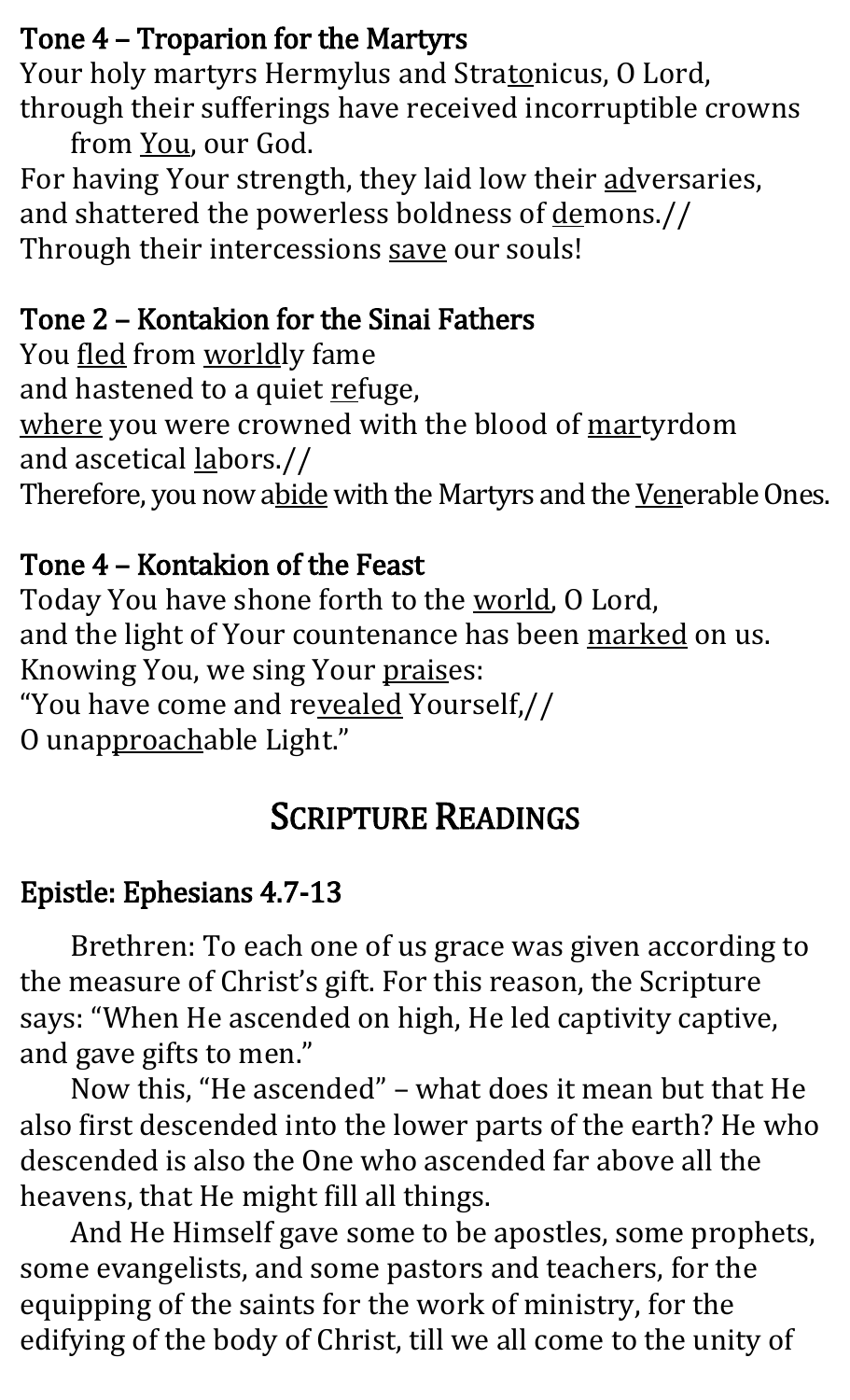the faith and of the knowledge of the Son of God, to a perfect man, to the measure of the stature of the fullness of Christ.

#### Gospel: Matthew 4.12-17

At that time, when Jesus heard that John had been put in prison, He departed to Galilee. And leaving Nazareth, He came and dwelt in Capernaum, which is by the sea, in the regions of Zebulun and Naphtali, that it might be fulfilled which was spoken by Isaiah the prophet, saying: "The land of Zebulun and the land of Naphtali, by the way of the sea, beyond the Jordan, Galilee of the Gentiles: The people who sat in darkness have seen a great light, and upon those who sat in the region and shadow of death Light has dawned."

From that time Jesus began to preach and to say, "Repent, for the kingdom of heaven is at hand."

| Repose:                 |          | Andrew Izhak (1934)      |  |
|-------------------------|----------|--------------------------|--|
| N.Dep. Richard Smith    |          | Andrew Vasnitich (1957)  |  |
| Jeanine Andjelich       |          | Anastasia Shawkun (1976) |  |
| <b>Mary Shocaroff</b>   |          | John Sawochka (1984)     |  |
| <b>Karen Peterson</b>   |          | John Pirovsky (1987)     |  |
| Ev.Mem.                 |          | Joseph Kostelnik (1994)  |  |
| Michael Klimchuk (1916) |          | Anna Holub (2007)        |  |
| Anna Visotsky (1927)    |          | Anna Lickar (2008)       |  |
| Mary Maliniak (1929)    |          |                          |  |
| Health &                | Andrew   | Theodore                 |  |
| <b>Salvation:</b>       | Gideon   | Michael                  |  |
| Protopr. George         | Kevin    | Julia                    |  |
| Mat. Anna               | Jon      | Warren                   |  |
| Archpr. Peter           | Tanya    | Loretta                  |  |
| Archpr. William         | Kimberly | Gilbert                  |  |
| Mat. Jean               | Gail     | Carol                    |  |
| Pr. John                | William  | Peter                    |  |
| Pr. Christopher         | Jovan    | Janie                    |  |
| Mat. Jennifer           | Charles  | Tom                      |  |
|                         | Barbara  | Elizabeth                |  |

# WE REMEMBER IN PRAYER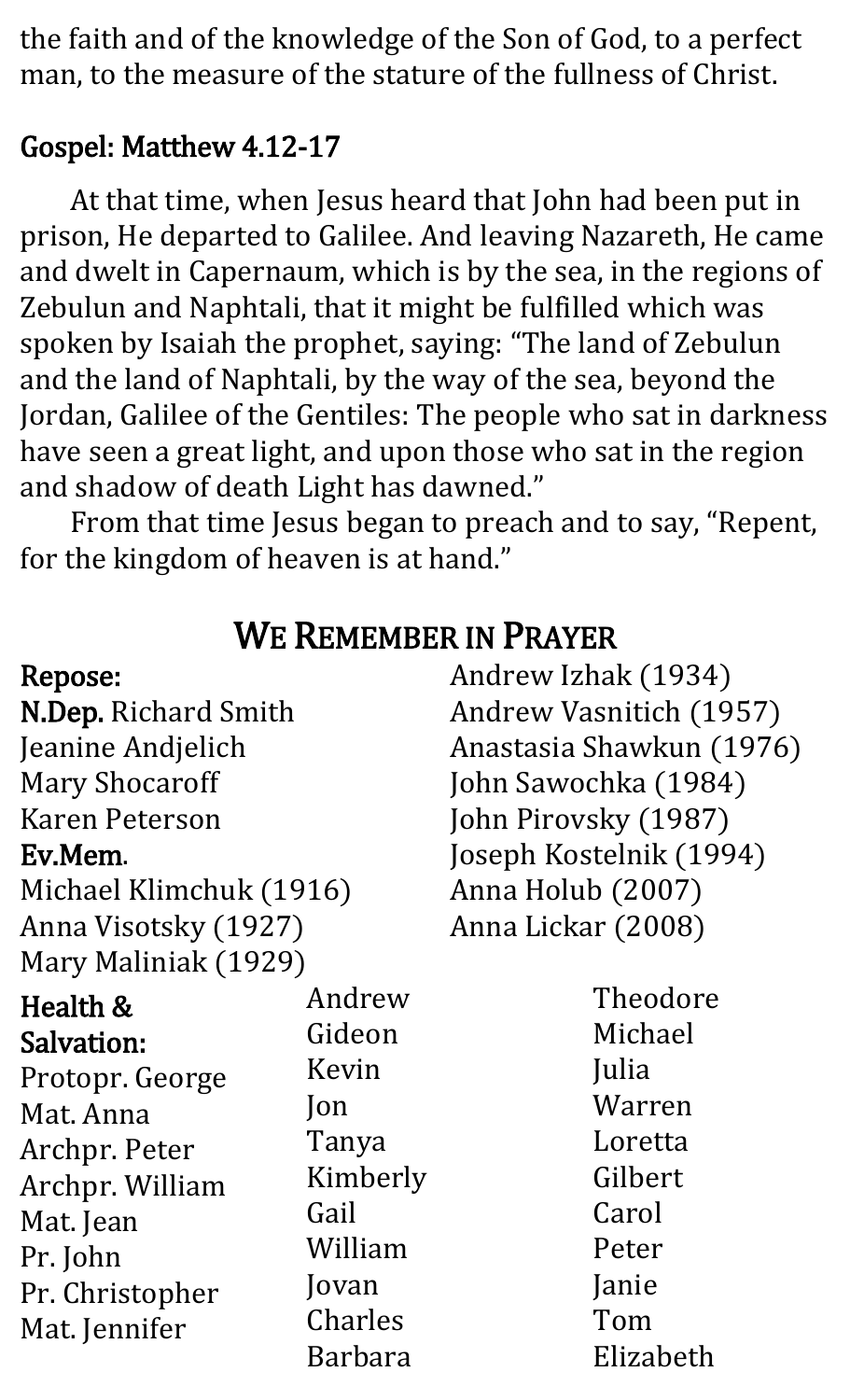| Tina           | Elizabeth       | Chris          |
|----------------|-----------------|----------------|
| Adam           | Tom             | Sheila         |
| Myah           | Paul            | <b>Brandon</b> |
| Margaret       | Alexander       | Benjamin       |
| Diane          | Darlene         | Juliana        |
| Madelin        | Mira            | Joseph         |
| Villian        | Kristin         | Cathy          |
| Deborah        | Mitchel         | Laurie         |
| Claudia        | <b>Brittany</b> | Lennox         |
| John           | Jennifer        | Laila          |
| Joey           | David           | Richard        |
| Carisa         | Roger           | N.Ill. Sophia  |
| <b>Natalia</b> | Tina            |                |

\*If you know someone who needs prayer, please give their name to Fr Jacob

Instead of "It is truly meet…" we sing this Theophany hymn:

Magnify, O my soul, the most-pure Virgin Theotokos, more honorable than the heavenly hosts.

No tongue knows how to praise you worthily, O Theotokos. Even angels are overcome with awe praising you. But since you are good accept our faith; for you know our love, inspired by God.// You are the defender of Christians, and we magnify you.

# ANNOUNCEMENTS

A big thank you to everyone who helped us take down Christmas decorations yesterday morning.

Last week the parish hall embarked upon a new advertising campaign. Already calls are coming in at an unprecedented rate (thank you Nick Rozdelsky and Elizabeth Wysoki for your hard work). It is more important than ever that our parishioners and parish organizations wishing to use the hall reserve their dates early.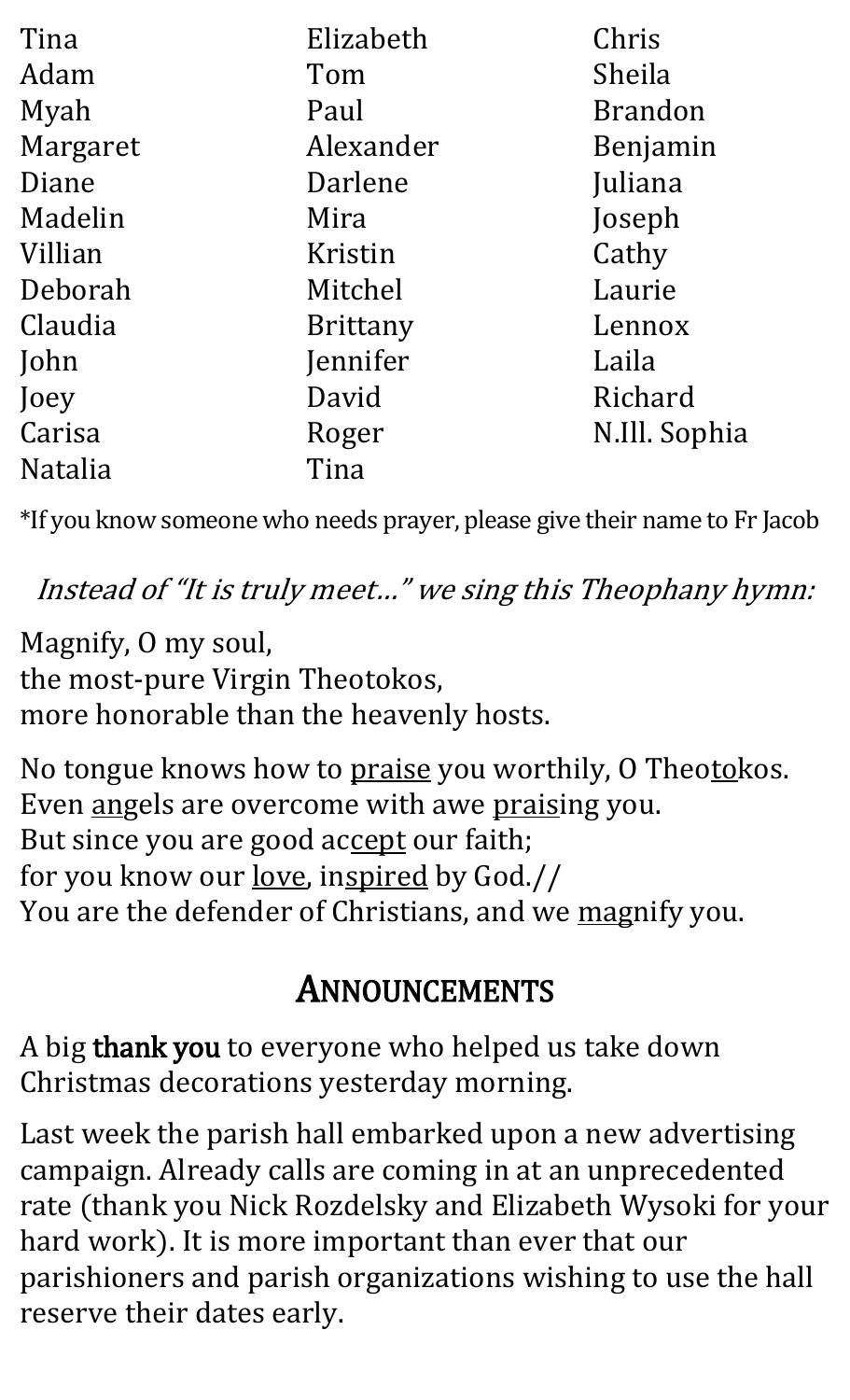The Tumblers are back in session Mondays. This means we need to tear down tables after coffee hour each week. Many hands make light work!

Please arrange with Fr Jacob to have your home blessed between Theophany and the start of Lent (Mar 11). For those who are available during the day, I have prepared a schedule showing which days I will be in each local region. Please write your name down for a day in your region that you are available. Evening and weekend blessings will be done by appointment.

#### Mark your calendars:

- Jan 14: **Women's Book Group** @ 7:30pm at Mat. Jenna's home
- Jan 16: Fellowship Night @ 6pm
- Jan 17: Faith Enrichment @ 10am
- Jan 29: Great Vespers @ 6pm for the Feast of the Three Hierarchs: Basil the Great, Gregory the Theologian, and John Chrysostom
- Jan 30: Divine Liturgy @ 10am for the Feast of the Three Hierarchs
- Feb 9-10: Pastoral visit from His Grace, our Bishop Paul.
- Feb 17: Annual Meeting
- Last Week's Offerings to the Lord:

General Fund: \$1,588 Mortgage: \$543

Today's prosphora bread was offered by Elizabeth Pederson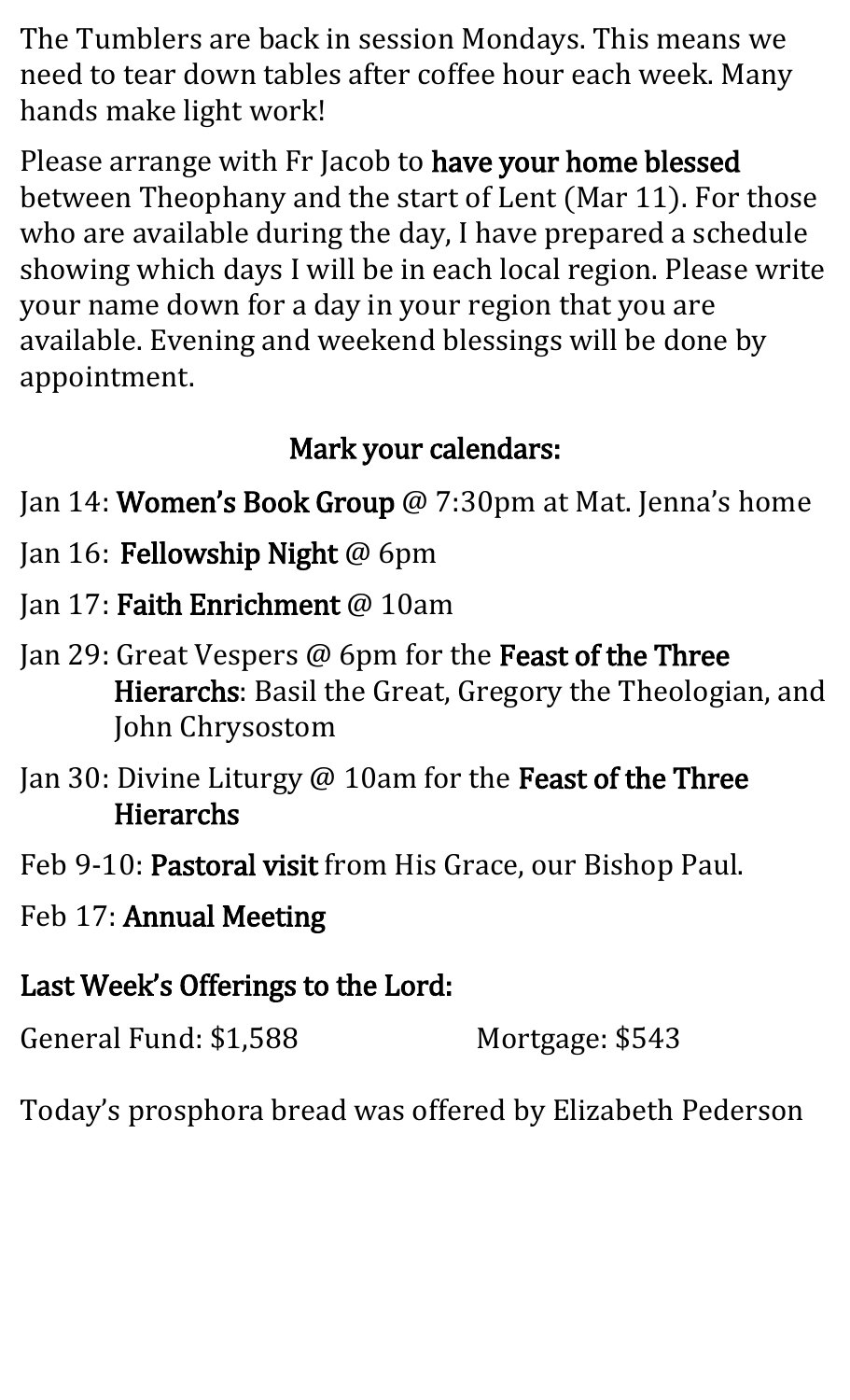## Home Blessings at Theophany: A Great Family Event by His Grace, our Bishop Paul

The Church teaches us to sanctify everything: dwellings, places of work, all our pursuits, and the fruits of our labor. The home blessing at Theophany represents a renewal of our lives in Christ. Washed in the baptismal waters, our homes become temples of the Holy Spirit for the fulfillment of the will of our Heavenly Father. This is why the Church blesses everything that can be found in a Christian home; and if something is not worthy of being blessed, then there should not be a place for it in the home of a Christian.

– taken from: [http://stjohndfw.info/2016/01/12/the-house](http://stjohndfw.info/2016/01/12/the-house-blessings-at-theophany/)[blessings-at-theophany/\)](http://stjohndfw.info/2016/01/12/the-house-blessings-at-theophany/)

The Great Feast of Theophany celebrates the renewal of all Creation, through which the waters have been sanctified in Christ. He chases away and destroys the dragons and any demonic activity in them. In His descent into the Jordan, He shows the waters to be waters of cleansing and of salvation the very same waters of the Red Sea that freed the Hebrew people from their enslavers, the very same waters of the Jordan crossed over by other Old Testament figures. (See the 13 Old Testament Readings of Great Vespers celebrated on January 5, which can be found on the OCA website).

The quote offered above provides a wonderful reminder about how important it is to have one's home blessed during the Theophany season. It is an opportunity for parents to teach their children how the home is to be a place where everything in it is to be used in accordance with God's will. It calls our attention to family homes as temples in which the Lord resides, both in the home itself and in its family members. Thus, "the Church blesses everything that can be found in a Christian home; and if something is not worthy of being blessed, then there should not be a place for it in the home of a Christian."